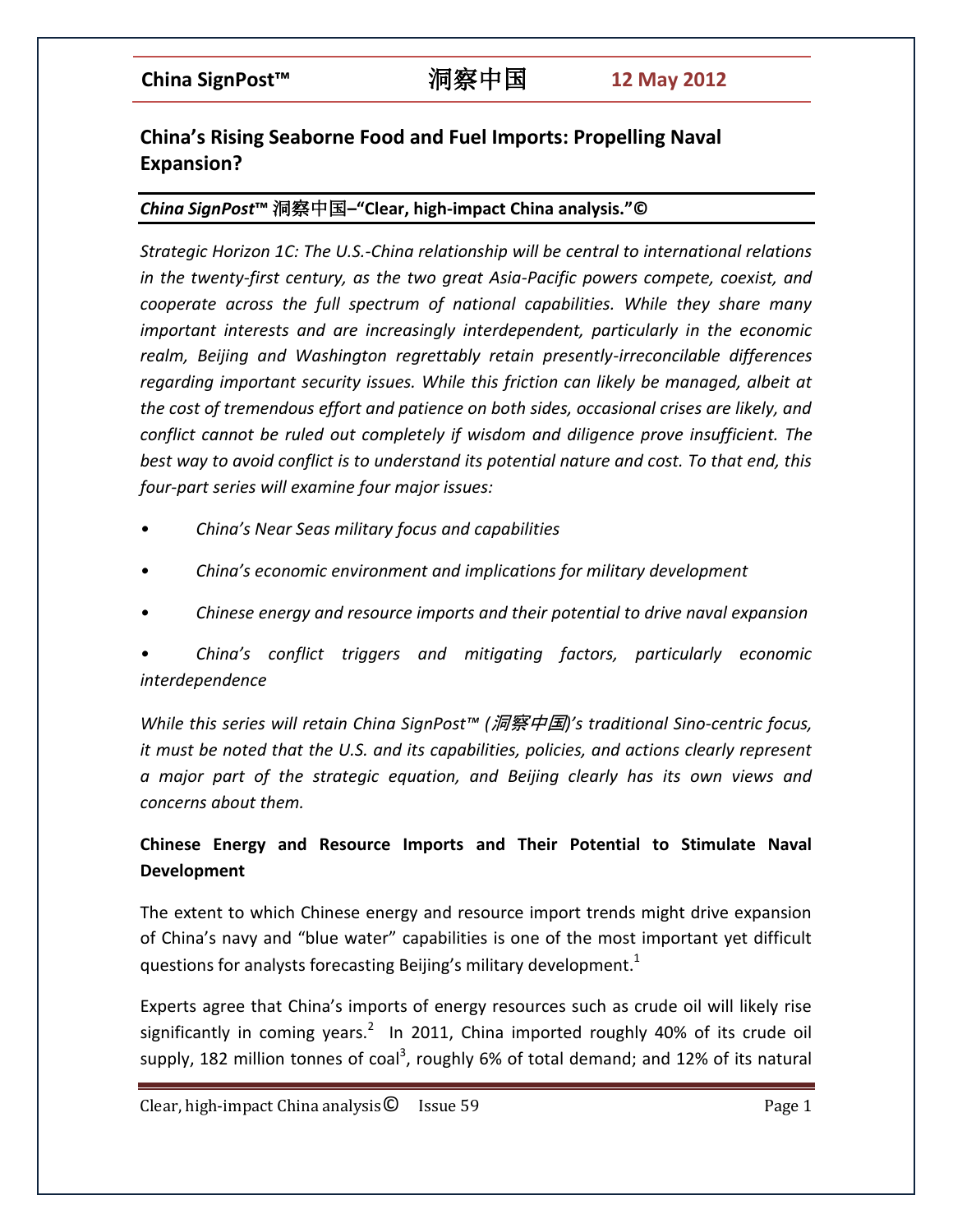gas supply by sea. More importantly, these numbers are likely to rise. For instance, even if the Chinese economy slowed substantially, the country could still add more than 300,000 barrels per day of new crude oil demand each year—the equivalent of adding a Philippines to the global oil market annually.

Geologic and economic realities strongly suggest that China's dependence on seaborne energy imports will continue to surge. China's domestic oilfields are hard pressed to maintain current output levels, and barring major breakthroughs, will not provide a net expansion in domestic supplies that could replace oil imports.

As a result, more than half of China's total oil supply is now imported. Roughly 90% of imports come by sea and pipeline construction will not reduce this, as oil output growth in Russia and Kazakhstan—China's overland oil suppliers—has not kept pace with China's rising oil demand. Russian oil production grew by 170 thousand barrels per day (bpd) in 2011, while China's oil consumption grew by 566 thousand bpd during that same period.

Grain imports are also likely to rise significantly, even though China already obtains 67% of its soybean supplies by sea. If each of China's roughly 200 million "middle class" who have enough disposable income to periodically eat out begin to consume one five-ounce chicken sandwich per week, this would create an additional 3.2 million tonnes per year of grain demand (in the form of corn and soybeans). China's push to rebalance its economy in favor of domestic consumption, coupled with a small per capita arable land base and a water supply crisis in the North China wheat bowl, is generating increased seaborne imports of staple grains from places like Australia, the U.S., Brazil, and Argentina.

### **Securing China's Seaborne Natural Resource Imports**

Under a wide range of plausible scenarios, Chinese energy/natural resource imports will continue rising. Less clear is how China might respond to rising dependency on foreignsourced seaborne oil, mineral, and food. Some analysts believe that Beijing will continue to free ride off U.S.-led sea lane security that protects oil and natural resources being shipped to any different Asian consumers. Others contend that Beijing will be impelled to build a blue water navy to defend its resource lifelines and protect its trade.

People's Liberation Army Navy (PLAN)-affiliated writers often advocate that their service develop further capabilities to protect maritime transit and resources. Together with many of their civilian counterparts, they view such comparatively abundant and under-

 $Clear, high-impact China analysis  $\odot$  Issue 59 Page 2$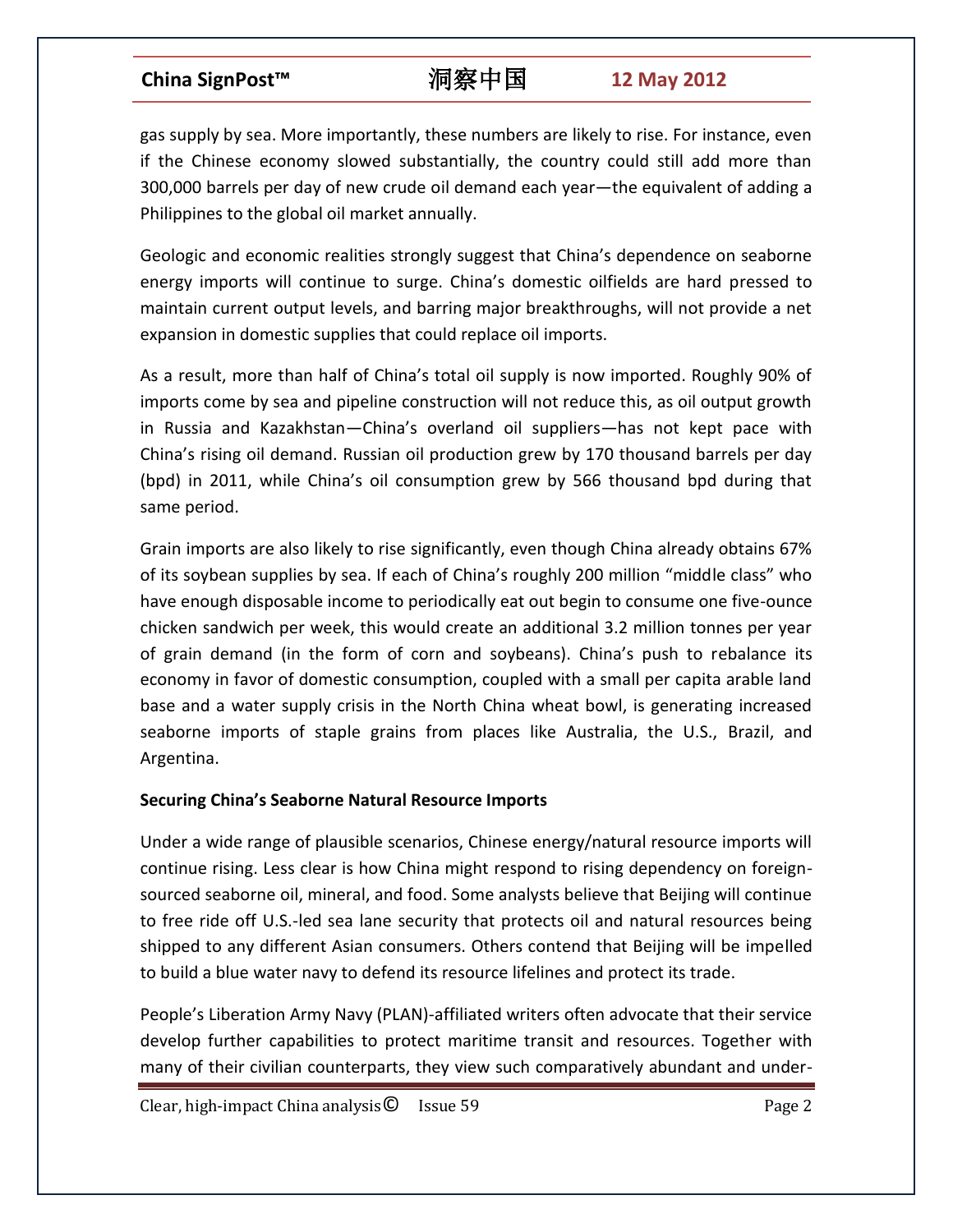exploited resources, newly accessible thanks to emerging technologies, as timely replacements for increasingly depleted continental reserves. However, opinions on the nature and extent of the threat to China's sea lane security and what corresponding policies are feasible and desirable vary widely, and there appears to be an extreme lack of consensus across the board.

These factors make it extremely difficult to predict the extent to which natural resource imports are likely to stimulate PLAN development. While some researchers emphasize the extent of China's proximity to Russian energy sources, domestic energy supplies, and political ability to ration supplies for military use in crisis, few serious experts dispute the overall trend of higher dependence on imported natural resources and the strategic vulnerabilities that might result. There is greater debate concerning how Beijing is likely to respond to the challenge.

Some analysts go so far as to view concerns over protection of seaborne natural resource imports as a potent, rapid driver of Chinese blue water expansion. They tend to cite statements by Chinese experts expressing grave concern about Chinese seaborne energy reliance. Others emphasize the inherent difficulty of blockading China or Chinese analyses citing the advantages of relying on the public good of sea lane security provided by the U.S. Navy and openness to cooperation as reasons why Beijing has not (yet) assumed defense of its critical sea lanes.

In fact, China appears at a strategic crossroads. Today's objects of focus in the Near Seas offer compelling strategic cohesion and consensus. There is far less agreement concerning the ability and advisability for China to develop similarly kinetic capabilities in the Far Seas/Oceans. It thus seems likely that China's long range "blue water" naval capability will primarily be a slowly-growing, lower-level supplement to the naval forces geared for a conflict closer to China's coast, unless or until one or more of the following conditions are met:

- China makes major progress concerning Near Seas objectives
- China achieves economic strength sufficient to pursue intense development in both arenas
- Significant events or strategic changes convince Beijing that further action is needed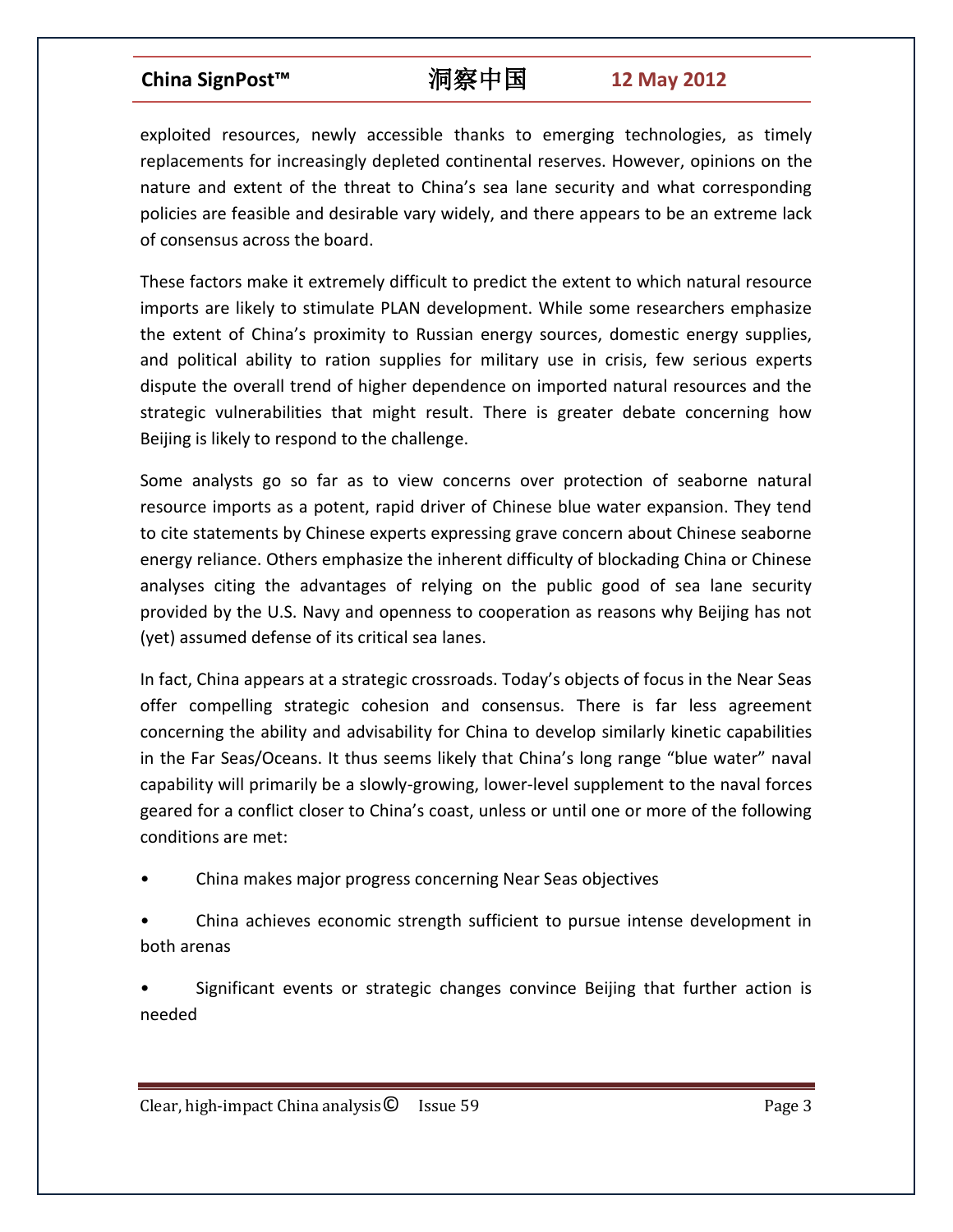### **Growing Resource Imports Will Likely Influence Naval Procurement**

China's tremendous appetite for natural resources will remain a key influence behind economic and maritime security policies in the East Asian region and abroad. Geographically, Chinese policymakers will likely focus the bulk of their efforts on the South China Sea and Indian Ocean regions, as they form the most active seaborne commodity corridor feeding China.

Providing sea lane security in these areas will involve China's uniformed maritime security services (and civilian counterparts, in the South China Sea). It will also likely become a focal point as the PLAN begins building its first carrier group. China's State Oceanic Administration has ordered 36 additional patrol vessels and also plans to add 16 patrol aircraft to its force in coming years.<sup>4</sup>

These vessels could be used for sea lane security patrols in the South China Sea and thereby help free up PLAN assets for deployment further afield.<sup>5</sup> The PLAN itself is also presently building the new Type 056 light corvette, which appears geared toward operations in the South China Sea area.<sup>6</sup> Finally, the December 2011 deployment of the 3,000-ton Haijian 50<sup>7</sup>, China's largest coast guard patrol vessel, to disputed areas of the East China Sea suggests that Beijing intends to use its growing civil maritime forces to help secure key maritime transit zones in coming years.

Natural resource security is of course far from the only reason that deck aviation platforms would be useful to the PLAN, but natural resource-driven sea lane security missions could well comprise a major part of the "protect China's overseas economic interests" mandate that carrier advocates can cite to gain traction in defense budget allocation debates.

Resource security missions could use either carriers, amphibious vessels $^8$ , or both; and the way Beijing allocates resources for carrier and amphibious vessel construction over the next five years will suggest how extensively the PLAN wants to be able to handle higher-intensity maritime contingencies as opposed to simply being able to show the flag along key sea routes and suppress piracy.

A carrier group would offer immense diplomatic benefits in providing a visible Chinese naval presence in the South China Sea, Southeast Asia, and along key Indian Ocean sea lanes. Ultimately, several carrier groups would be necessary for persistent presence in these areas, however, to allow for periodic training and maintenance.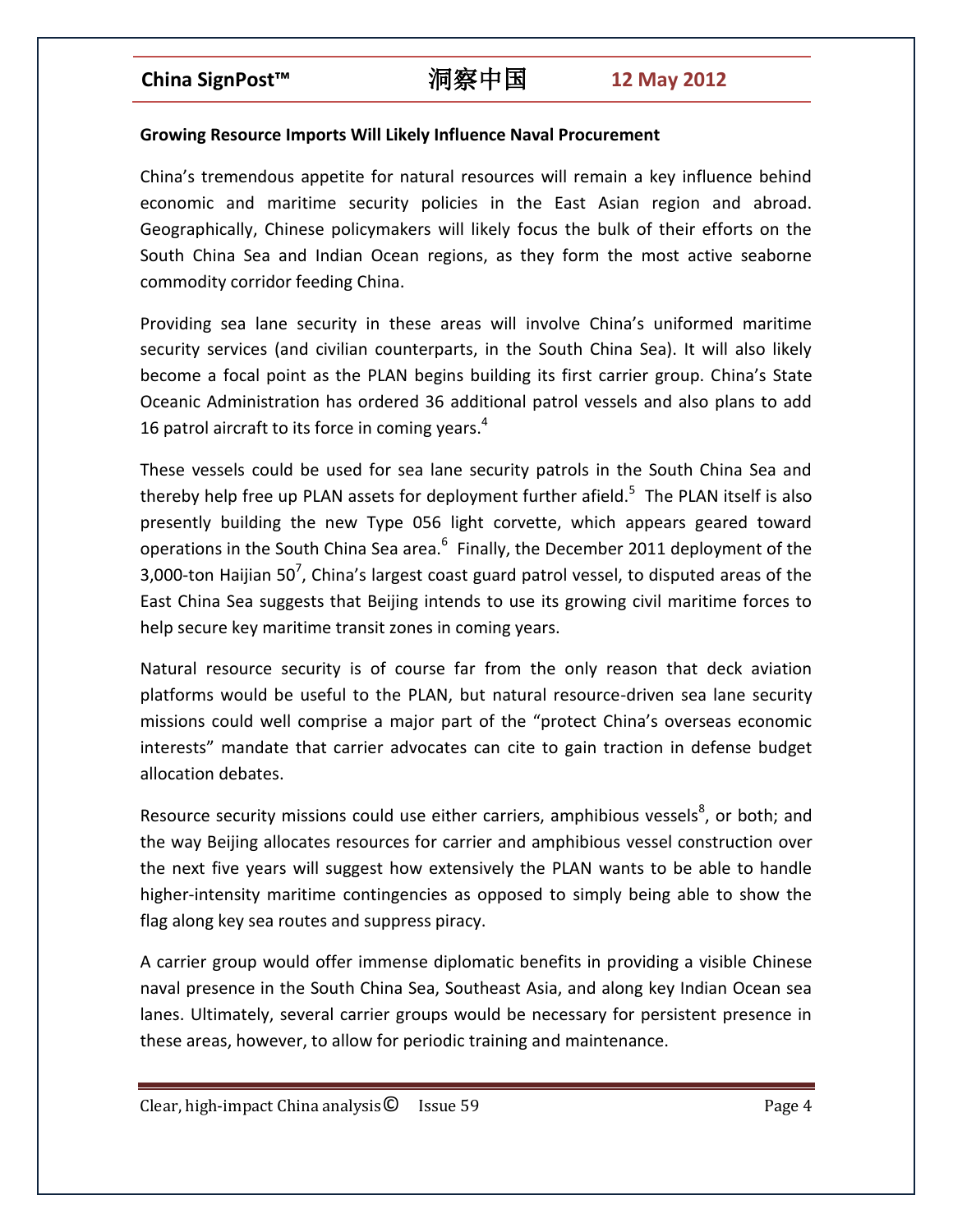Greater focus on carrier group development would suggest that Chinese leaders want to bolster their capacity to handle higher-intensity expeditionary missions than would be the case if ship procurement focuses more on smaller deck aviation-capable platforms such as amphibious vessels.

**Bottom Line:** China's rising dependence on seaborne imports for critical fuel and food supplies will help the PLAN leadership argue for the resources and support it would need to enhance China's long-range naval power projection capabilities. The pace and extent of this modernization remains highly uncertain, however, and will hinge heavily on China's finances and perception of threats to its maritime resource lifelines.

### **About Us**

### **China Signpost™** 洞察中国**–"Clear, high-impact China analysis."©**

*China SignPost™ aims to provide high-quality China analysis and policy recommendations in a concise, accessible form for people whose lives are being affected profoundly by China's political, economic, and security development. We believe that by presenting practical, apolitical China*  insights we can help citizens around the world form holistic views that are based on facts, rather *than political rhetoric driven by vested interests. We aim to foster better understanding of key internal developments in China, its use of natural resources, its trade policies, and its military and security issues.*

*China SignPost™* 洞察中国 *founders Dr. Andrew Erickson and Mr. Gabe Collins have more than a decade of combined government, academic, and private sector experience in Mandarin Chinese language-based research and analysis of China. Dr. Erickson is an Associate Professor at the U.S. Naval War College's China Maritime Studies Institute (CMSI) and an Associate in Research at Harvard's John King Fairbank Center for Chinese Studies. Mr. Collins is a law student at the University of Michigan Law School. His research focuses on commodity, security, and rule of law issues in China, Russia, and Latin America.*

*The positions expressed here are the authors' personal views. They do not represent the U.S. Naval War College, Navy, Department of Defense, or Government, and do not necessarily reflect the policies or estimates of these or any other organizations.*

*The authors have published widely on maritime, energy, and security issues relevant to China. An archive of their work is available at [www.chinasignpost.com.](http://www.chinasignpost.com/)*